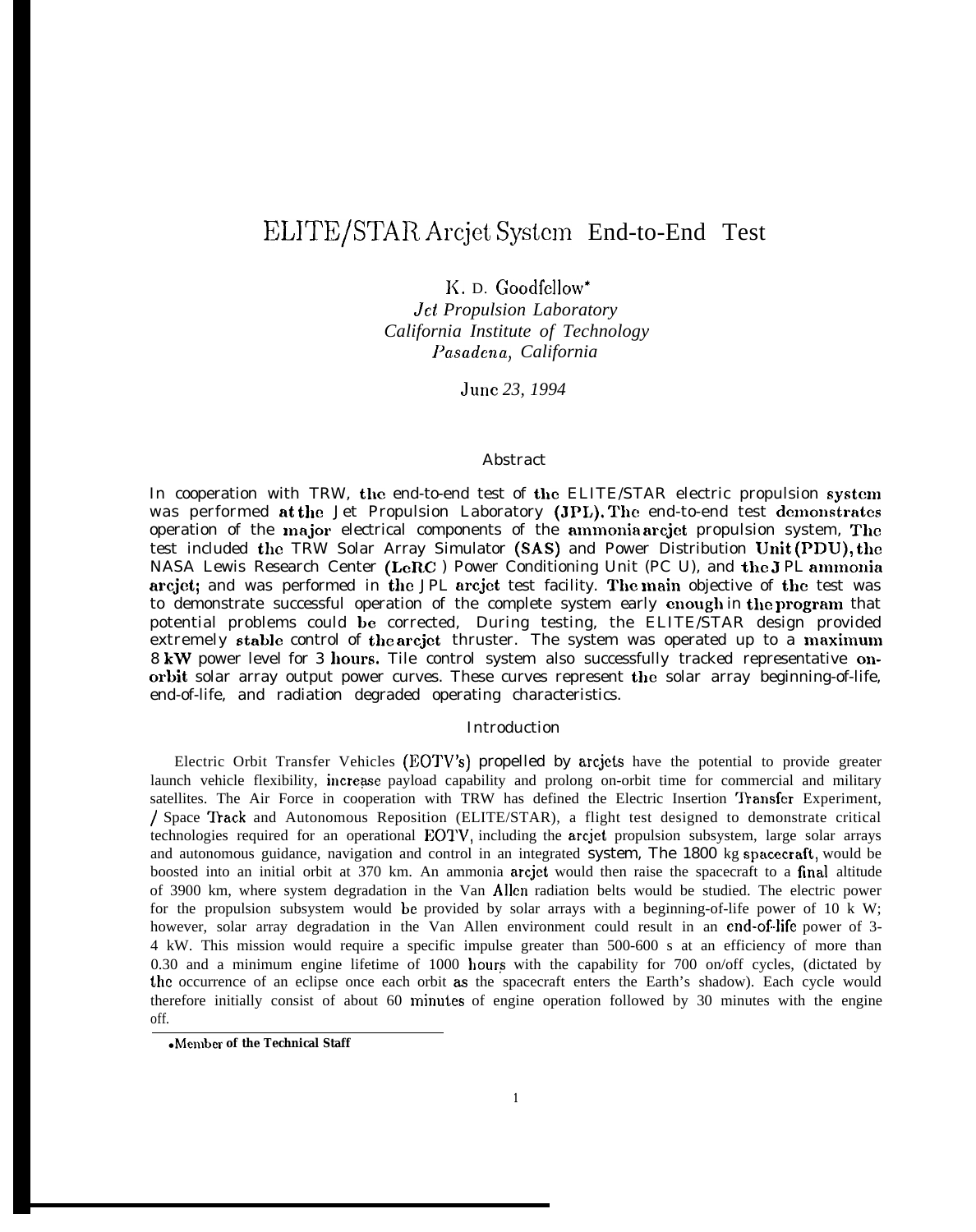The operation and control of the high power arcjet thrusters has been identified as a high technical risk for the EI,ITE/STAR spacecraft. The high risk assessment is based on the following concerns. First, the arcjet thruster's dynamic negative impedance load characteristic raised questions concerning the ability to stabilize the arcjct control loop. Secondly, because of the high cost associated with solar power, the operating point of the thruster must track at the peak power point of the solar array to take maximum advantage of the available array power.

As part of the ELITE/STAR risk reduction effort, tests of the power control system were conducted. The power control system comprises the TRW solar array simulator (SAS), the TRW Power Distribution Unit (PDU) which contains the peak power tracker  $($ '1''1'), the NASA LeRC arcjet power conditioning unit (PCU), and the J PI. 3 to 10 kW ammonia arcjet thruster. The tests were performed in the JPL arcjet test facility.

A candidate engine for this flight test is the 30 kW-class arcjet that has been tested extensively at the Jet Propulsion Laboratory (J PL) [1] and by the Olin Aerospace Corporation [2]. Throttling capability of the bascliue engine design [3] to power levels below 10 kW was demonstrated in an earlier program [4], A modified design offering higher performance was developed at Olin [2]. Because the arcjet performance requirements for ELITE/STAR are relatively modest, the focus of the recent J PI, program has been on establishing the required lifetime. A total of 1462 hours of operation with minimal electrode erosion was achieved in an endurance test of the modified design in continuous operation at 10 kW [5]. In a subsequent test, 707 cycles (total of 701.8 hours of operation) were completed before the test was terminated by a series of external arcs caused by a propellant leak at the rear of the thruster [6]. The operating conditions for both tests were the same. A power level of 10 kW was chosen for both tests because it represents the most demanding condition that is likely to be encountered in the ELITE/STAR mission. An ammonia mass flow rate of 0.170 g/s was used to yield a specific impulse exceeding 600 s. Additional throttling tests were performed with a smaller constrictor engine to improve both the performance and the operating range [7]. A specific impulse of 650 s was achieved over a range of 3 to 10 kW.

In association with the space demonstration, ground testing and anaJysis will validate the performance of future propulsion designs to allow rapid transition into manufacturing. This paper describes the results of an end-to-end high power testbed demonstration ground test. 'l'he testbed represents the solar array to arcjet subsystem being designed for the ELITE/STAR spacecraft. The objective of the test was to simulate the EI,ITE/STA R spacecraft high power distribution system with an actual arcjet load. By demonstrating the end-to-end high power distribution system, many of the associated risks will be eliminated. This demonstration used a solar array simulator programmed to simulate solar array current-voltage (1/V) curves which represented actual on-orbit conditions. The solar array cu rrcnt and voltage characteristics simulated during the ground tests represented beginning of life, radiation degraded, and end of life performance. ELITE's Power distribution Unit (PDU) provides arcjet start-up and the ability to control the arcjct in either constant power or peak power tracking mode.

## Experiment al Apparatus

The engine used in these tests is a modified version of the D-1 E 30 k W-class design [3], with a different constrictor and nozzle geometry. A schematic of the thruster is shown in Fig. (l). The constrictor of the engine is 3,81 mm (0.150 in) in diameter and had a length-to-diameter ratio of unity. The conical nozzle had a 19° half-angle and an expansion ratio of 40. The cathode axial position is set by first inserting the cathode into the thruster until the conical tip contacts the constrictor inlet, then retracting it by 2.03 mm (0.080 in). A 7° lapped joint seals between the pure tungsten nozzle piece and the molybdenum body piece. All other seals in the rear of the engine are accomplished by compressing grafoil gaskets, The nozzle and body are plasma spray-coated with  $\mathbb{Z}r\mathbb{B}_2$ , which is intended to increase the surface emittance to provide better radiative cooling.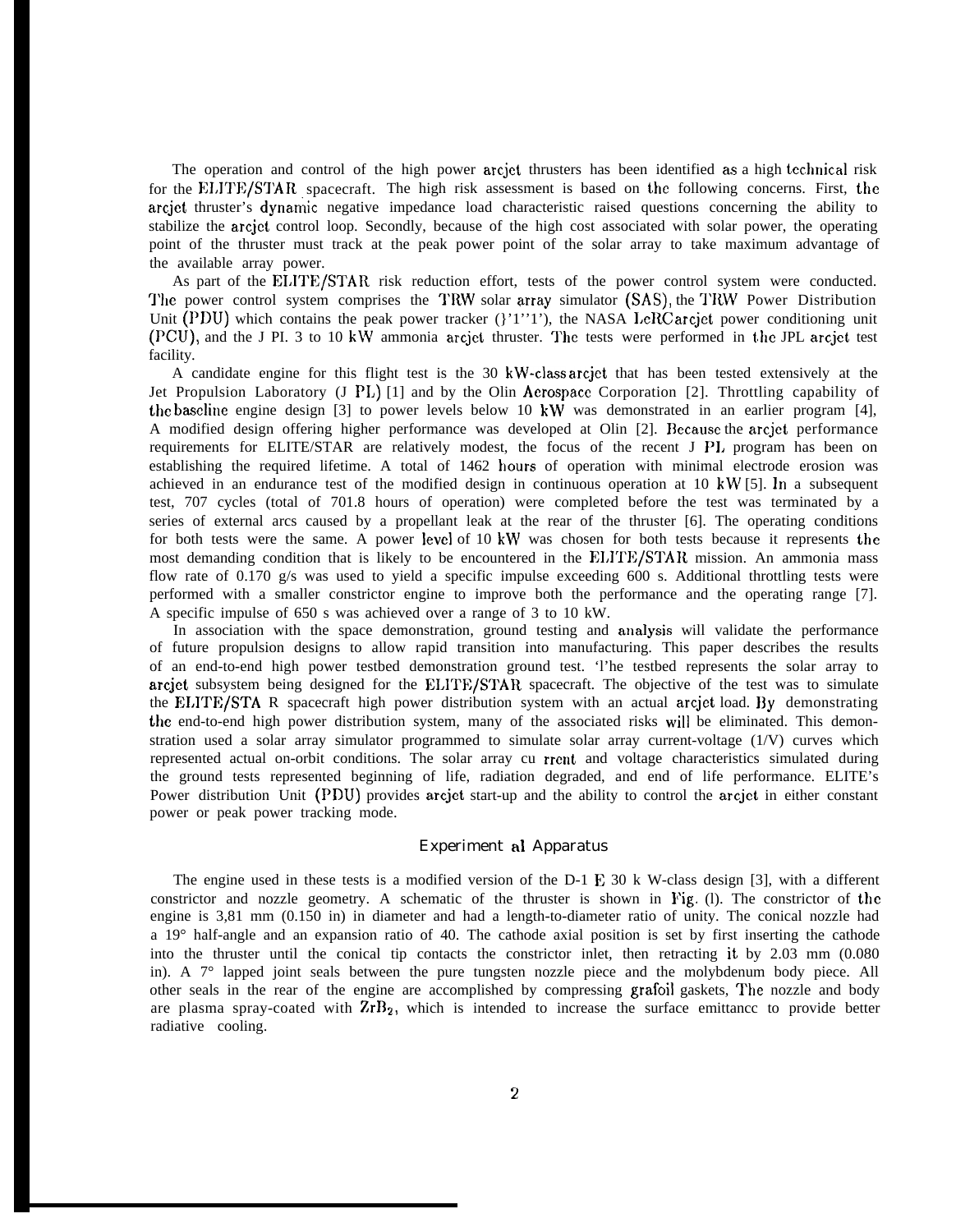

Figure 1: 30 kW-class ammonia arcjet.

The arcjet is mounted on a thrust stand in a stainless steel vacuum facility with an internal diameter of 1.2 m and a centerline length of 2.1 m. The arcjet exhaust is collected by a water-cooled diffuser 16 cm in diameter and pumped by a 6320 liter/s Roots blower backed by a 610 liter/s Roots blower and a 140 liter/s Stokes mechanical pump. The system is capable of achieving a vacuum of approximately 0.27 Pa with no propellant flow, and a pressure of 4.7 to 5.1 Pa for the test flow rate of 170 mg/s. The exhaust is discharged to atmosphere through a dilution stack.

The ammonia propellant is stored in a tank located outside the building and delivered to the thruster through stainless steel lines, Two pressure regulators in series maintain a constant pressure upstream of a micrometer valve which is used to regulate the flow rate. The flow rate can be regulated within  $+1$  mg/s of the desired value by the system and is monitored with a Sierra Instruments Side-Trak Model 830 flow meter and a Micromotion Model D6 flow meter located upstream of the metering valve. The propellant gas passes through a plenum bottle on top of the tank before entering the chamber through a flange at the top. It then flows through the thrust balance and enters the engine through the cathode feedthrough at the rear.

The thruster voltage, current, thrust, propellant mass flow rate, tank pressure, plenum pressure, feed system pressures, arcjet temperature, and various facility temperatures are continuously monitored with a Macintosh computer system utilizing LabView software. The system allows unattended operation, shutting down the facility when specified engine or facility parameters exceed upper or lower bounds or when a computer failure occurs.

The arcjet voltage is measured differentially with leads mounted near the cathode and the anode feedthroughs in a flange on the side of the vacuum tank, When corrected for the resistance between the measurement, point and the engine, the measured values arc accurate within  $\pm 0.2$  percent. The current, is determined by measuring the voltage drop across a 505.6  $\mu\Omega$  coaxial shunt with an accuracy of  $\pm 0.10$  percent. A variablecapacitance type transducer mounted in a flange on the top of the tank is used to determine the tank pressure,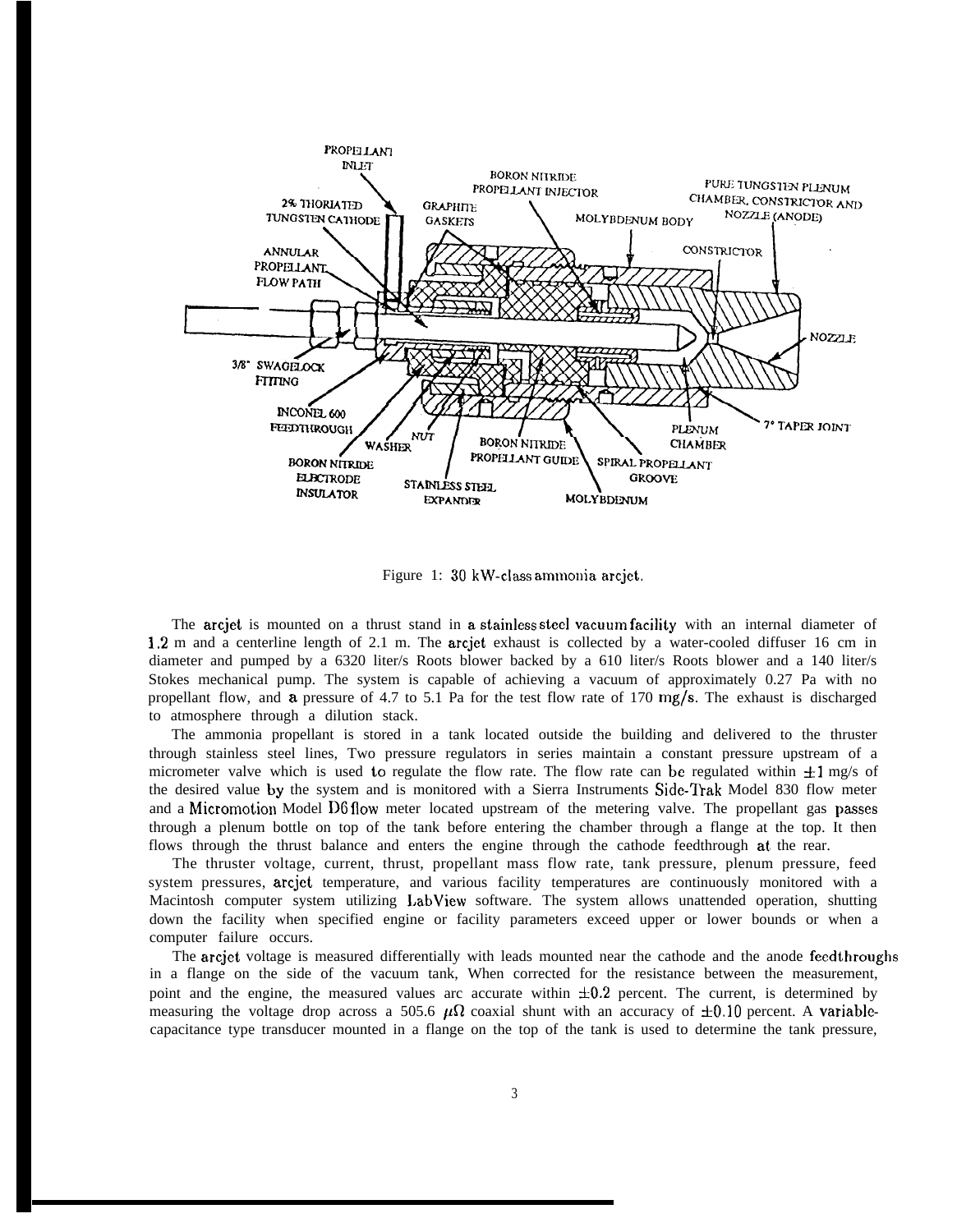This gauge has a range of 0-1.333 kPa and is capable of measuring the pressure to within  $\pm 0.5$  percent. The pressure measured at the tank inlet is referred to as the "plenum pressure" and is approximately equal to the pressure in the arcjet discharge chamber. The thrust is determined by measuring the deflection of an inverted pendulum on which the engine is mounted with a linear variable differential transducer (IVDT). The assembly housing the LVDT and the inverted pendulum are enclosed in a water-cooled jacket to minimize thermal shifts, and an active motion damping system is used to minimize transient thrust stand tnotion [8]. A set of known weights is used to calibrate the thrust stand in situ, and tests of the calibration indicate that the standard error of the measurement is approximately  $\pm 1$  g. This uncertainty arises primarily because of slight hysteresis in the thrust stand motion and slight drift with time. The mass flow meters were calibrated gravimetrically, applying corrections for any zero shifts [5].

,.

A schematic of the test power configuration is shown in Fig.  $(2)$ . The 10 kW solar array simulator (SAS) was programmed to simulate solar array current-voltage (1/V) curves representative of actual onorbit conditions was used as the input to the spacecraft power distribution unit.

The PCU used in these tests was provided by NASA  $LeRC$ . The PCU employs a single phase, nonresonant, Ii-bridge topology with phase shifted PWM control. The output filter inductor contains an integral pulse generation winding which is used to produce a high voltage pulse at the PGU output for arcjet ignition. The PCU maintains a constant output, current to within 1 percent of an input reference over 1 to 10 kW output range, with a power efficiency of 0.92 to 0.95 depending on the input and output conditions. The PCU also contains a soft-start circuit which limits the initial in-rush current to the arcjct at ignition and operates the arcjet at a reduced power level for a period of onc second. More detailed descriptions of the PGU and the soft-start circuit can bc found in Refs. [9] and [10].

#### End-to-End Test

The objective of the end-to-end test was to demonstrate operation of the power control system and to identify potential system interface problems. The results of the test will be used to validate the actual spacecraft design. The test also demonstrates, for the first time, the end-to-end firing and peak power tracking control of a high power ammonia arcjet thruster.

Early testing identified a significant amount of noise coming from the PCU which was severely affecting the SAS and the arcjet data acquisition system. The noise was severe enough to make the SAS control system unstable. Therefore, the system noise had to be reduced before other system integration issues could be addressed, This noise is inherent in the switching characteristics of the PCU design. Additional filtering capacitors were added to both the input and output power leads to the I'CU. In addition, some of the the single conductor power feeds were replaced with braided strand cables. A filter system with a round off of about 40 Hz, provided by TRW, was also added to the power lines between the SAS and the PCU to reduce conducted noise to the PCU, and radiated noise from the cables themselves. Modifications were also made to the PCU control circuits to prevent synchronization problems between the power FETs. During these tests the power FETs in the PCU were damaged and required a lengthy repair time, Once these modifications were made, the system noise level was reduced sufficiently that real system control issues could be addressed. After the noise problems were corrected, the end-to-end tests were performed. The solar array simulator provided current/voltage waveforms corresponding to an actual solar array with power output ranging from 3 to 8 kW. Upon command, the power distribution control unit initiated the arcjct startup sequence and ignited the arcjet. After a commanded 15 second warm-up, the PDU switched to the peak power operating mode. The peak power tracker monitors the spacecraft bus current and voltage levels and commands the 1'CU to keep the arcjet operating at the peak power point.

One test measured the solar array simulator's loop gain performance using a network analyzer. Figure 3 shows the loop gain measurements. As can be seen in this figure, the circuit was stable with cross-over around 10 kllz and greater than 90° phase margin.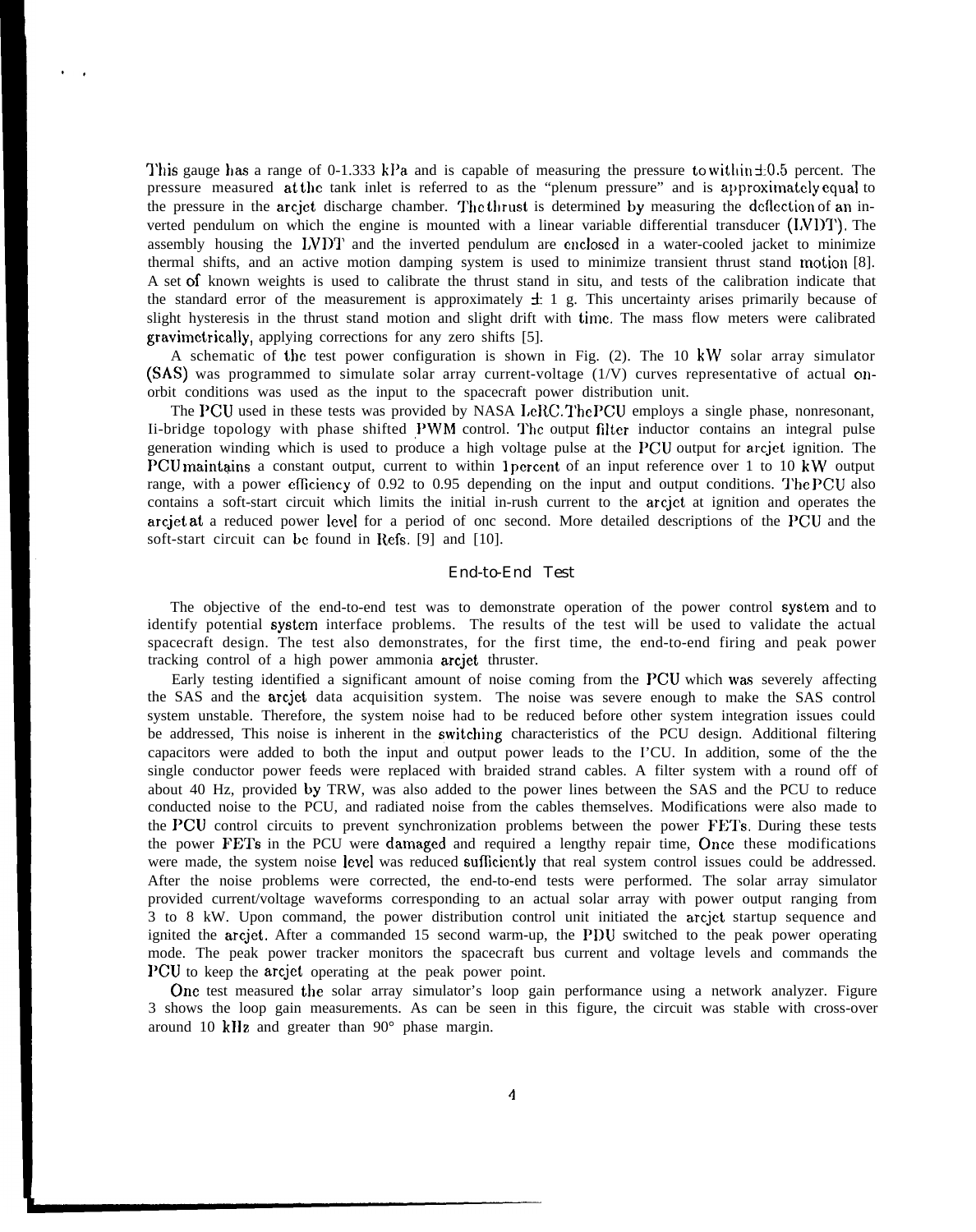

 $F_{19}$ フ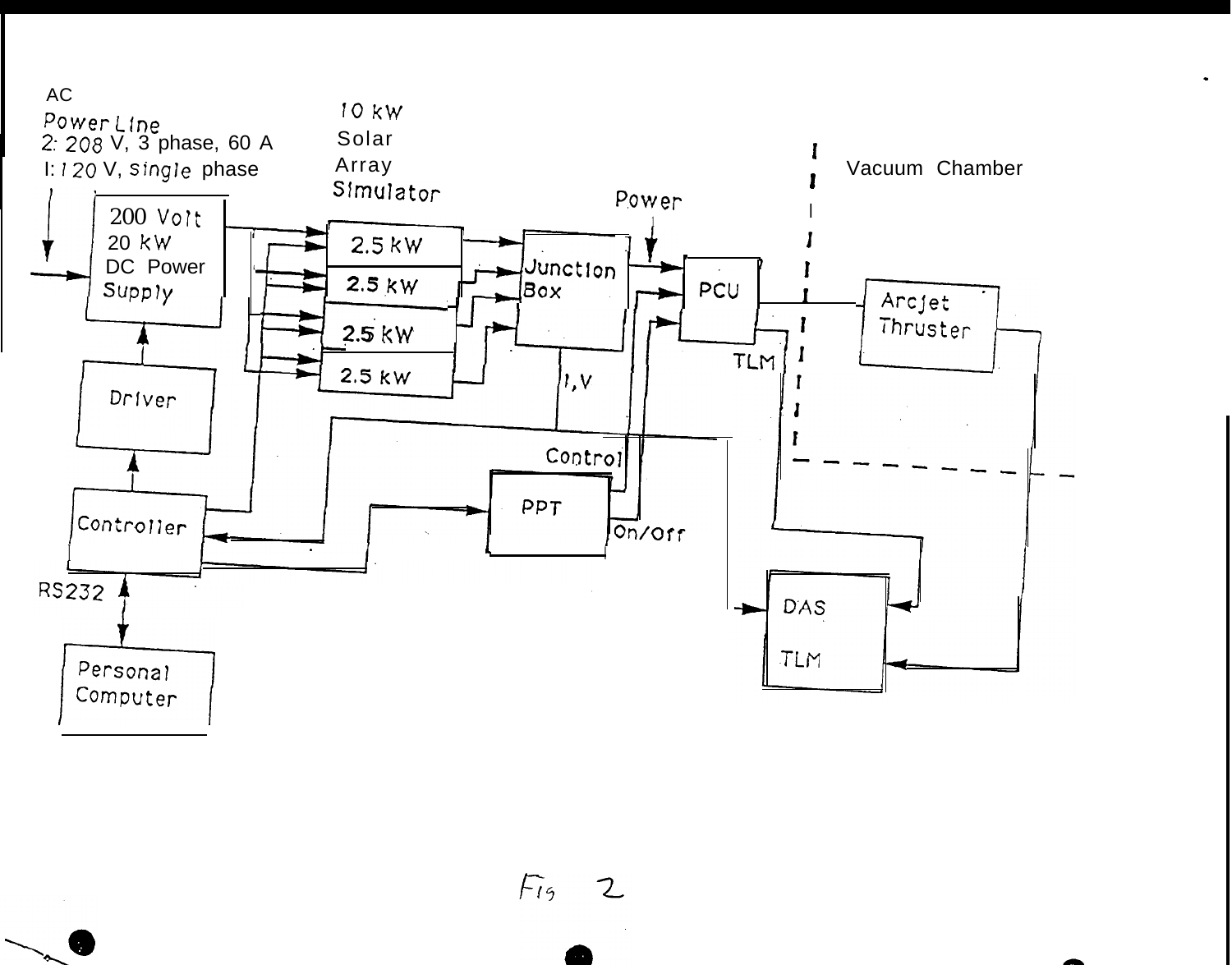Figure 2: Schematic of end-to-end test, electrical configuration.

,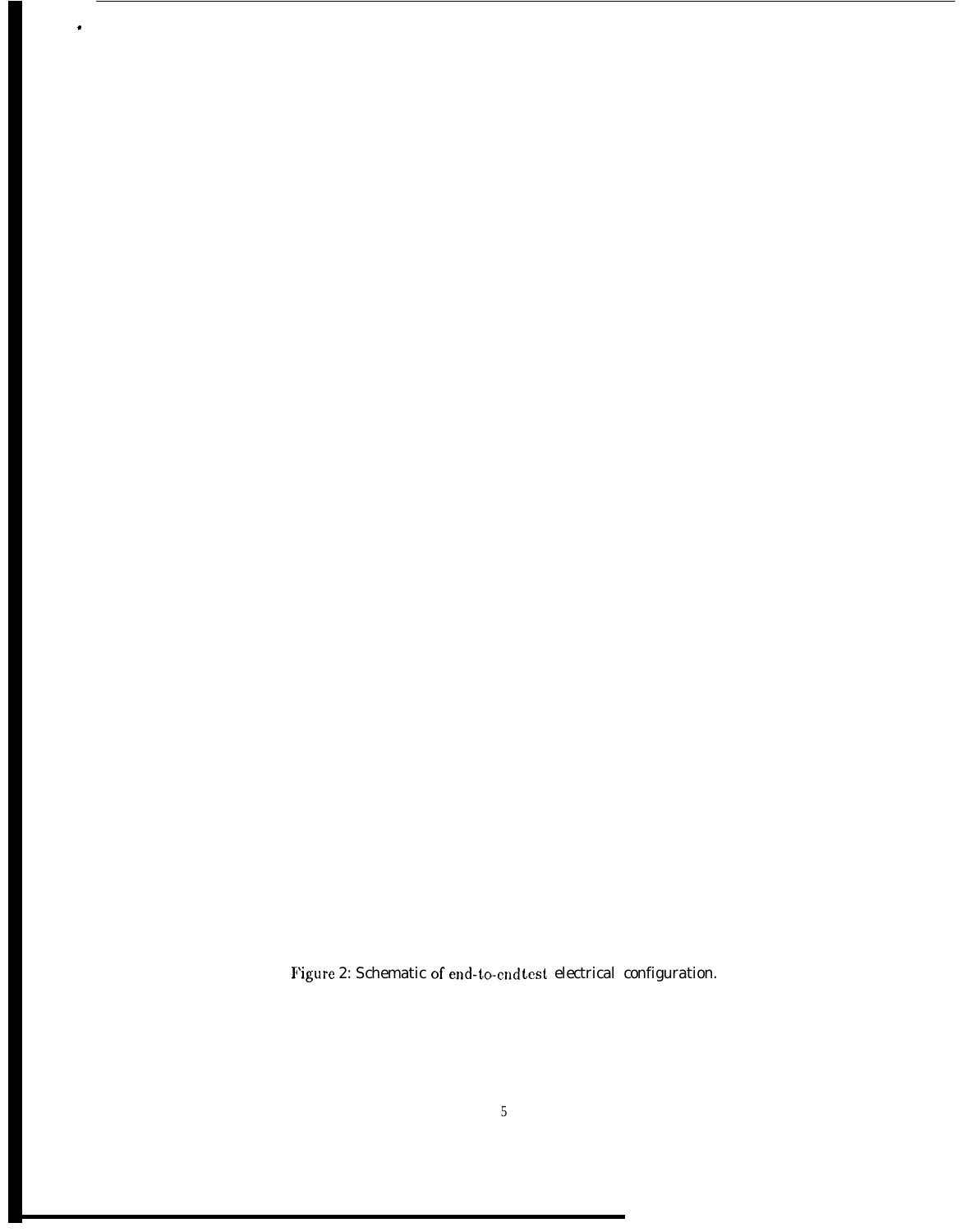REF L EVEL

 $0.000dB$ 



T CI



 $F_{19}$  4

 $\ddot{\phantom{a}}$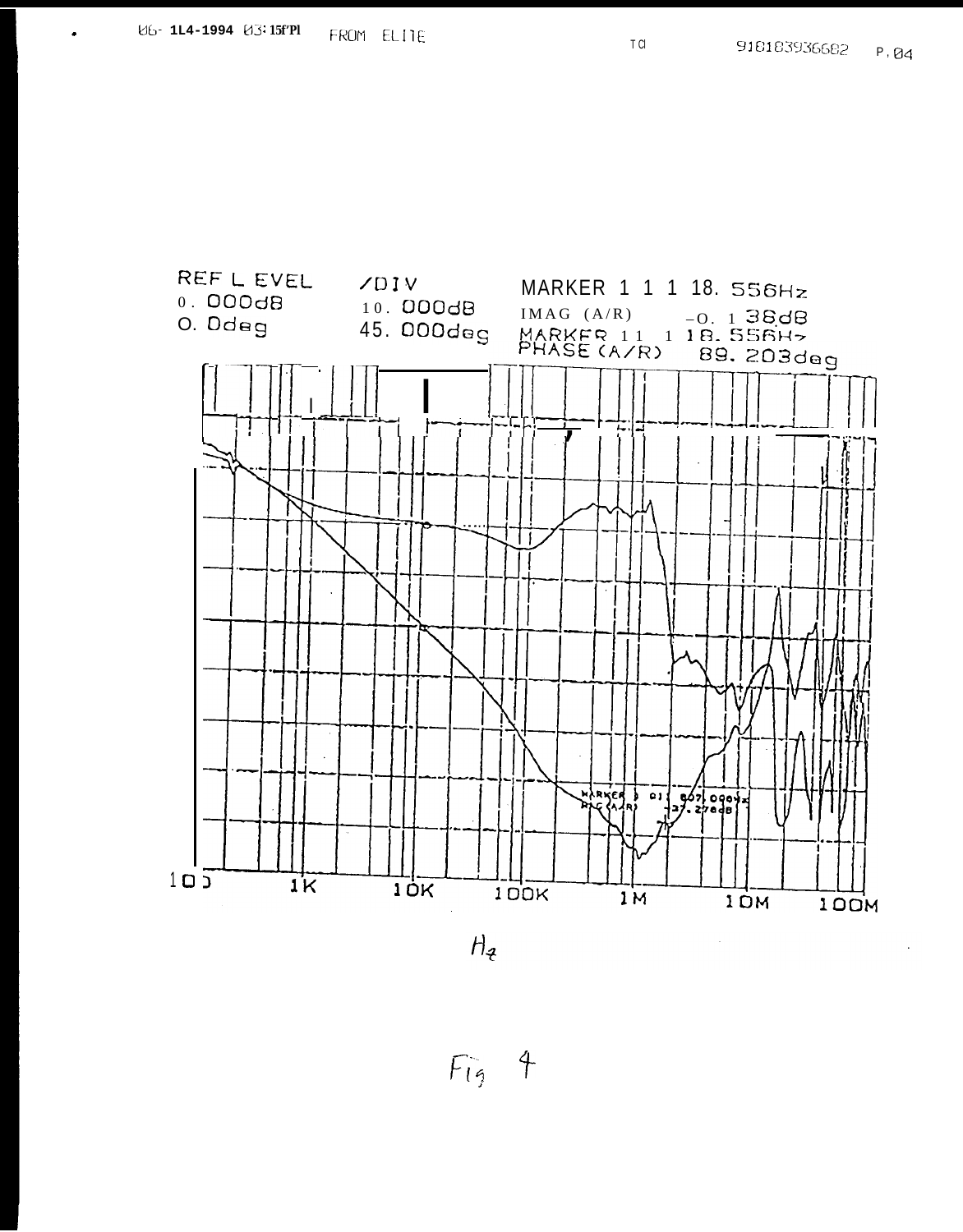Figure 3: Solar array simulator loop gain response.

In another test, the PCU was connected to the SAS and peak power tracking was attempted. As the PPT algorithm tried to find the peak power, a point was reached when the load power demand exceeded the SAS constant power load and the SAS current source shut-down. A typical SAS current-vo]tagc curve is shown in Fig. (4). The lines designated as  $1, 2$  and  $3$  represent different load values. For curve 1, only onc solution exists while for curve 2 two values arc possible, Of the solutions for curve 2, B is the desirable operating point because the side of the SAS curve on which C lies may be unstable. Point  $\hat{F}$ , represents a system operating at the peak power point. At this point the thruster remains off until the SAS voltage is increased to the minimum PCU input voltage of 80 V. Once this voltage is restored, the thruster fired until the load power was excccded again resulting in a thruster turn off. This results in an intermittent thruster operation, TO correct this problcm, the PPT control circuitry was modified to avoid operating in this unstable region.

The PCU cross-over was around 5 Hz and was determined manually because it was below the capability of the network analyzer. l,oop gain plots were retained and it was dccidcd to control the loop with a power supply in place of the digital to analog converter. The SAS voltage was controllable and stable from 80 Vdc to 130 Vdc. However, the hardware of the PPT had a corner frequency of 200 IIz which was too fast for the PCU. Changes internal to the PPT hardware were made to stabilize the loop.

With the PPT circuit modification in place, the PPT was able to move the peak power point in lcss than 0.5 seconds. Power tracking to within  $\pm 100$  W of peak power (within the resolution of the A to D converters) has also been dcmonst rated. The PPT was manually driven off peak power into both the voltage slope and the current slope, and returned to peak power tracking within less than 0.5 seconds. The 'Run Mission Simulation" software was set up to transition between various solar array I/V curves. On each of these power level transitions, the PPT went to the peak power within  $0.5$  seconds.

#### Conclusions

Successful tests of the end-to-end systcm verify that the current technical approach of meeting the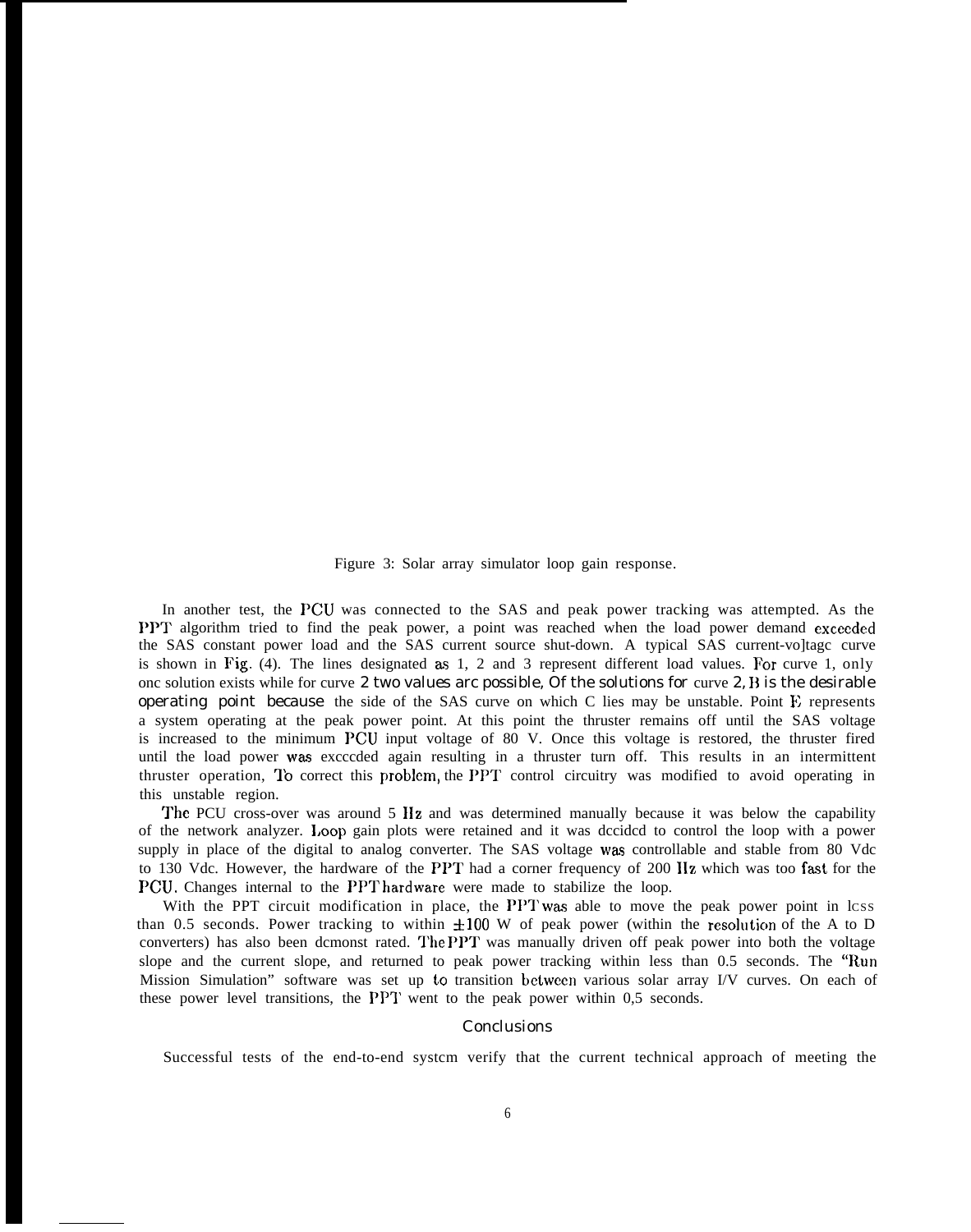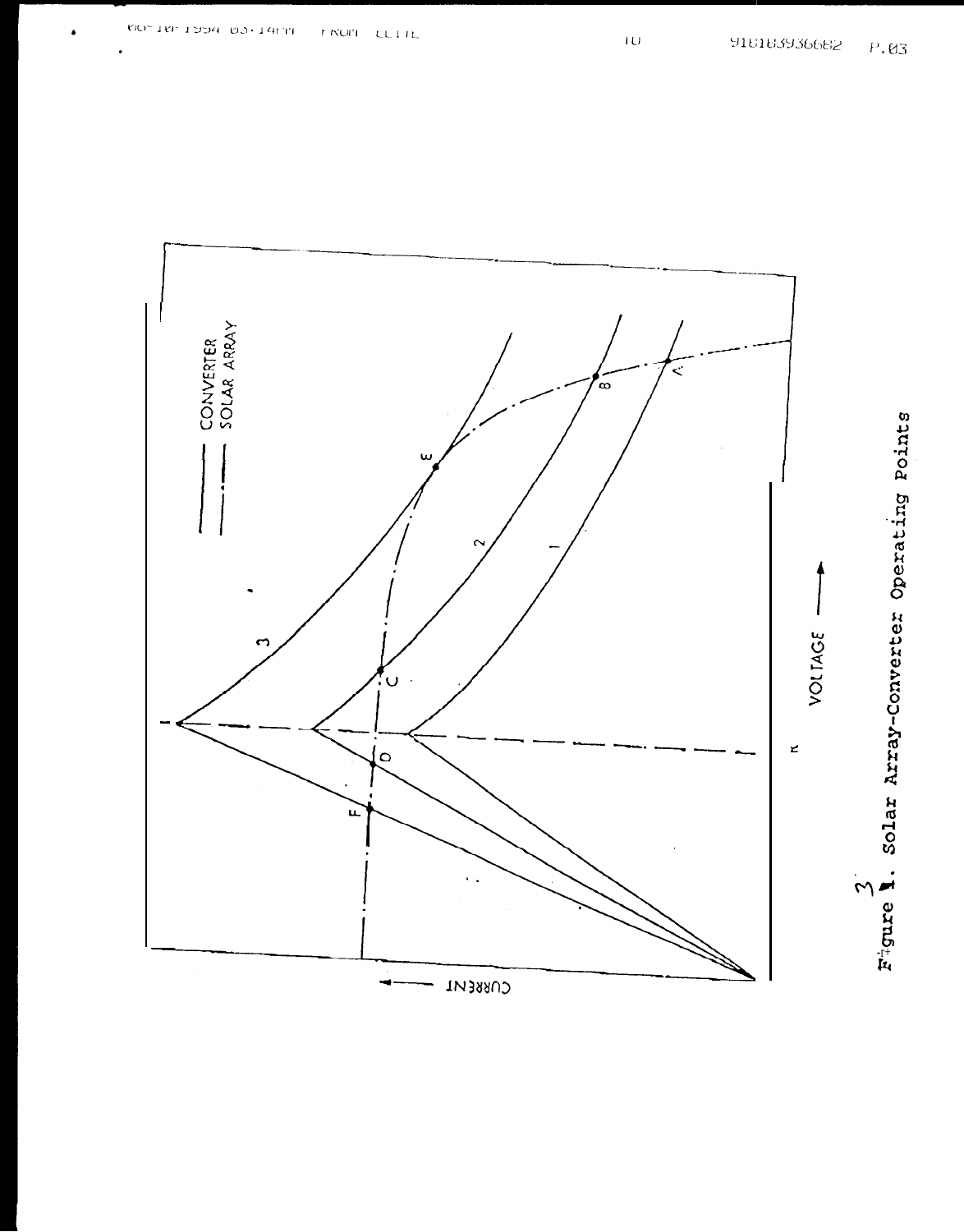Figure 4: Solar array simulator current-voltage curve with PCU load.

ELITE/STAR operational requirements is correct,. Because of the dynamic negative impedance load characteristic of the arcjet, questions were raised early **in the program** concerning the ability to stabilize the arcjet control loop. End-to-end testing, however, demonstrated that the project design approach provides extremely stable control of the arcjet thruster. The system was operated up to a maximum 8 kW for 3 hours. The control system also successfully tracked the representative on-orbit solar array output power curves representing the solar array beginning-of-life, end-of-life, and radiation degraded operating characteristics. Tests demonstrating stable system operation with peak power tracking were performed at power levels from 3 to 8 kW and over a range of flow rates.

### Acknowlcdgemcnts

The research described in this paper was conducted at the Jet Propulsion laboratory, California Institute of Technology, and was partially sponsored by the Air Force Phillips I,aboratory through an agreement with the National Aeronautics and Space Administration. Dr. Robert Vondra was the the contract monitor, and his assistance in enabling these tests is greatly appreciated.

TRW's contributions to this test were lead by Mike CookThc author also thanks Jay Polk, I,ew Pless, 13ill Thogmartin, Robert Toomath and Al Owens from J PI, for their technical assistance. Also, Don Raxter, Jim Donald, Jeff Campbell and Art Brown from TRW, who were responsible for the operation and modifications of the TRW system. Their cooperation during the end-to-end test is greatly appreciated. Finally, the author thanks John Hamley of NASA LeRC for the loan of the PCU for the end-to-end test and for his technical assistance.

## **References**

4

.

[1] W, Il. Deininger, A. Chopra, T.J. Pivirotto, K.D. Goodfellow, and J.W. Barnett. 30-kW Ammonia